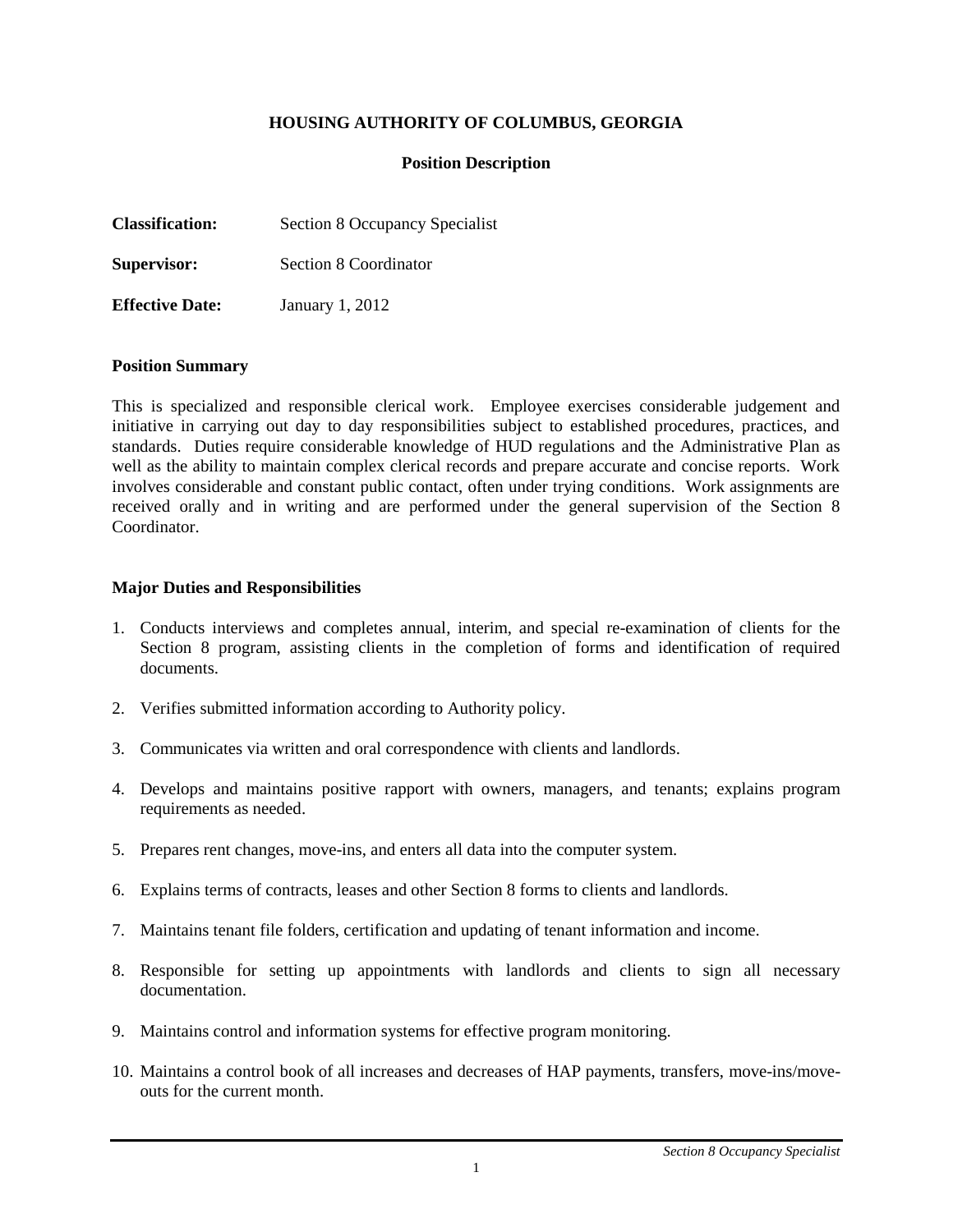- 11. Responsible for promissory note payments for HAPP. Send correspondence to tenants for nonpayment, etc.
- 12. Must verify all TANF through the State of Georgia's computerized online system, print worksheets, work letters, child support forms, etc.
- 13. Ensures all needed documentation is completed for clients requesting transfers.
- 14. Responsible for checking Tenancy Approval (TA) forms when they are returned by the client and determining if they have been filled out correctly as well as making sure the client is income eligible for the unit.
- 15. Archive old files according to Authority policy.
- 16. Performs related duties as required.

# **Required Knowledge and Abilities**

- 1. Considerable knowledge of HUD and the Housing Authority of Columbus rules, regulations, and administration policies.
- 2. Considerable knowledge of interviewing techniques and of the principals of office management and of record maintenance.
- 3. Knowledge of modern office equipment including copiers, personal computers (Microsoft Office Package – Word, Excel, Outlook, etc.), mainframe terminals, calculators, facsimile machines, etc.
- 4. Ability to make decisions in accordance with administrative rules, regulations and policies.
- 5. Ability to understand and follow complex oral and written instructions.
- 6. Ability to maintain complex clerical records and to prepare reports from varied statistical or accounting information.
- 7. Ability to establish and maintain effective working relationships with other employees, superiors, and the general public.
- 8. Ability to understand, act on and interpret policies, regulations, and procedures as set forth by the Housing Authority and/or HUD.
- 9. Ability to prepare and present ideas in a clear and concise manner, both orally and in writing.
- 10. Ability to initiate work projects and work independently.
- 11. Ability to process multiple client files in various stages of procedure and maintain detailed follow-up on items required to complete files with few to no errors.